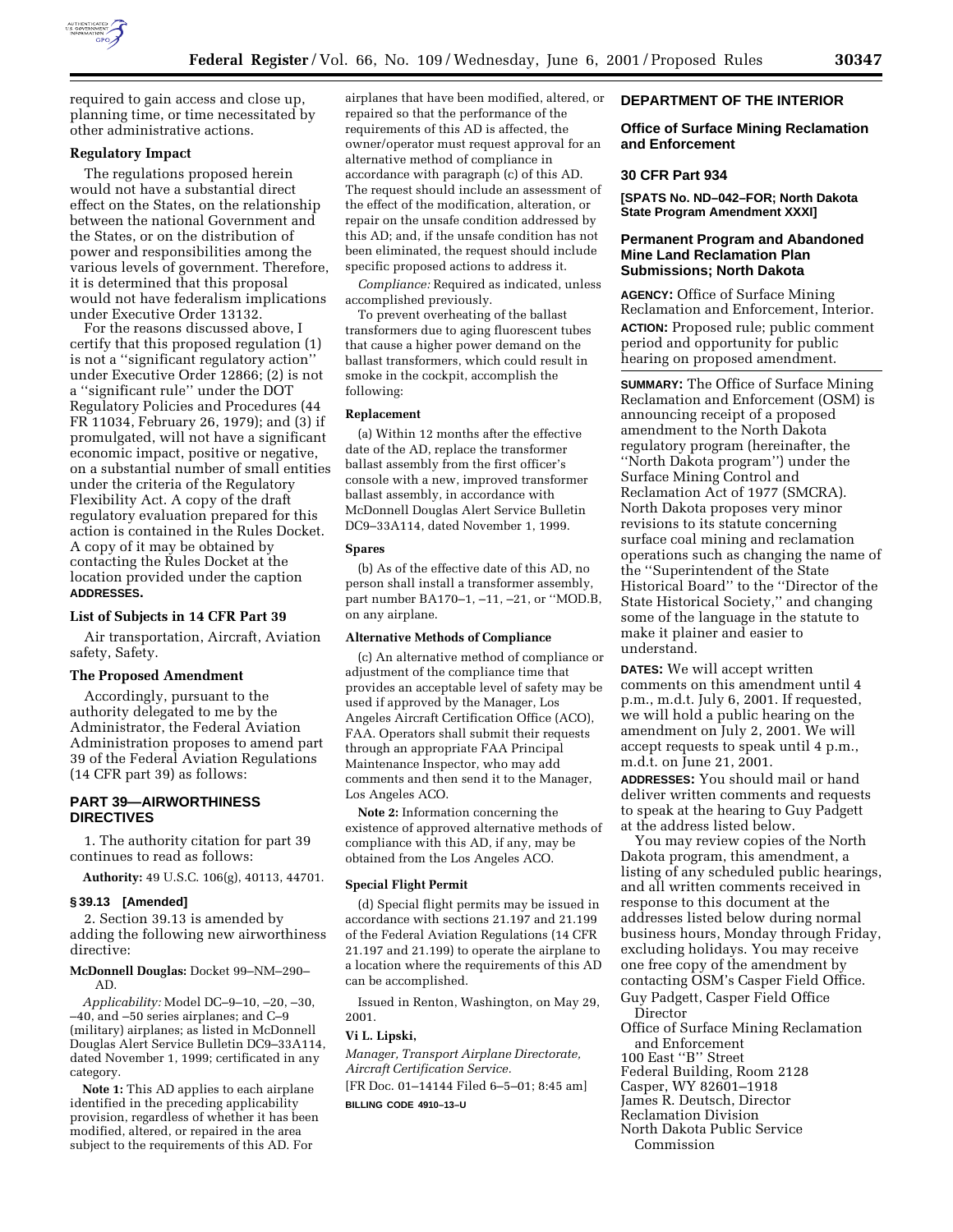600 E. Boulevard Ave. Dept. 408 Bismarck, ND 58505–0480 Telephone: 701/328–2400

**FOR FURTHER INFORMATION CONTACT:** Guy Padgett, Casper Field Office Director, Telephone: 307/261–6550. Internet: gpadgett@osmre.gov.

### **SUPPLEMENTARY INFORMATION:**

I. Background on the North Dakota Program.

II. Description of the Proposed Amendment.

III. Public Comment Procedures.

IV. Procedural Determinations.

# **I. Background on the North Dakota Program**

On December 15, 1980, the Secretary of the Interior conditionally approved the North Dakota program. You can find background information on the North Dakota program, including the Secretary's findings, the disposition of comments, and conditions of approval of the North Dakota program in the December 15, 1980, **Federal Register** (45 FR 82214). You can also find later actions concerning North Dakota's program and program amendments at 30 CFR 934.15 and 934.30.

## **II. Description of the Proposed Amendment**

By letter dated May 9, 2001, North Dakota sent us a proposed amendment to its program (North Dakota State Program Amendment XXXI, administrative record No. ND–FF–01) under SMCRA (30 U.S.C. 1201 *et seq.*). North Dakota sent the amendment to include changes made at its own initiative. The full text of the program amendment is available for you to read at the locations listed above under **ADDRESSES.**

Specifically, North Dakota proposes very minor changes to that part of its statute dealing with surface coal mining and reclamation operations (North Dakota Century Code 38–14.1). Specifically, the ''Superintendent of the State Historical Board'' has been changed to the ''Director of the State Historical Society.'' In addition, the language in this statute was revised to make it plainer and easier to understand, such as deleting ''thereby,'' "such," "prior to," etc.

## **III. Public Comment Procedures**

Under the provisions of 30 CFR 732.17(h), OSM requests your comments on whether the amendment satisfies the applicable program approval criteria of 30 CFR 732.15. If we approve the amendment, it will become part of the North Dakota program.

# *Written Comments*

Send your written comments to OSM at the address given above. Your written comments should be specific, pertain only to the issues proposed in this rulemaking, and include explanations in support of your recommendations. In the final rulemaking, we will not necessarily consider or include in the administrative record any comments received after the time indicated under **DATES** or at locations other than the Casper Field Office.

# *Electronic Comments*

Please submit Internet comments as an ASCII, WordPerfect, or Word avoiding file the use of special characters and any form of encryption. Please also include ''Attn: SPATS No. ND–042–FOR'' and your name and return address in your Internet message. If you do not receive a confirmation that we have received your Internet message, contact the Casper Field Office at 307/ 261–6550.

# *Availability of Comments*

We will make comments, including names and addresses of respondents, available for public review during normal business hours. We will not consider anonymous comments. If individual respondents request confidentiality, we will honor their request to the extent allowable by law. Individual respondents who wish to withhold their name or address from public review, except for the city or town, must state this prominently at the beginning of their comments. We will make all submissions from organizations or businesses, and from individuals identifying themselves as representatives or officials of organizations or businesses, available for public review in their entirety.

### *Public Hearing*

If you wish to speak at the public hearing, contact the person listed under **FOR FURTHER INFORMATION CONTACT** by 4 p.m., m.d.t. on June 21, 2001. If you are disabled and need special accommodations to attend a public hearing, contact the person listed under **FOR FURTHER INFORMATION CONTACT.** We will arrange the location and time of the hearing with those persons requesting the hearing. If no one requests an opportunity to speak, we will not hold the hearing.

To assist the transcriber and ensure an accurate record, we request, if possible, that each person who speaks at a public hearing provide us with a written copy of his or her comments. The public hearing will continue on the specified date until everyone scheduled to speak

has been heard. If you are in the audience and have not been scheduled to speak and wish to do so, you will be allowed to speak after those who have been scheduled. We will end the hearing after everyone scheduled to speak and others present in the audience who wish to speak, have been heard.

## *Public Meeting*

If only one person requests an opportunity to speak, we may hold a public meeting rather than a public hearing. If you wish to meet with us to discuss the amendment, please request a meeting by contacting the person listed under **FOR FURTHER INFORMATION CONTACT.** All such meetings are open to the public and, if possible, we will post notices of meetings at the locations listed under **ADDRESSES.** We will make a written summary of each meeting a part of the administrative record.

## **IV. Procedural Determinations**

## *Executive Order 12630—Takings*

This rule does not have takings implications. This determination is based on the analysis performed for the counterpart Federal regulations.

## *Executive Order 12866—Regulatory Planning and Review*

This rule is exempted from review by the Office of Management and Budget (OMB) under Executive Order 12866.

# *Executive Order 12988—Civil Justice Reform*

The Department of the Interior has conducted the reviews required by section 3 of Executive Order 12988 and has determined that, to the extent allowable by law, this rule meets the applicable standards of subsections (a) and (b) of that section. However, these standards are not applicable to the actual language of State regulatory programs and program amendments since each such program is drafted and promulgated by a specific State, not by OSM. Under sections 503 and 505 of SMCRA (30 U.S.C. 1253 and 1255) and the Federal regulations at 30 CFR 730.11, 732.15, and 732.17(h)(10), decisions on proposed State regulatory programs and program amendments submitted by the States must be based solely on a determination of whether the submittal is consistent with SMCRA and its implementing Federal regulations and whether the other requirements of 30 CFR Parts 730, 731, and 732 have been met.

### *Executive Order 13132—Federalism*

This rule does not have Federalism implications. SMCRA delineates the